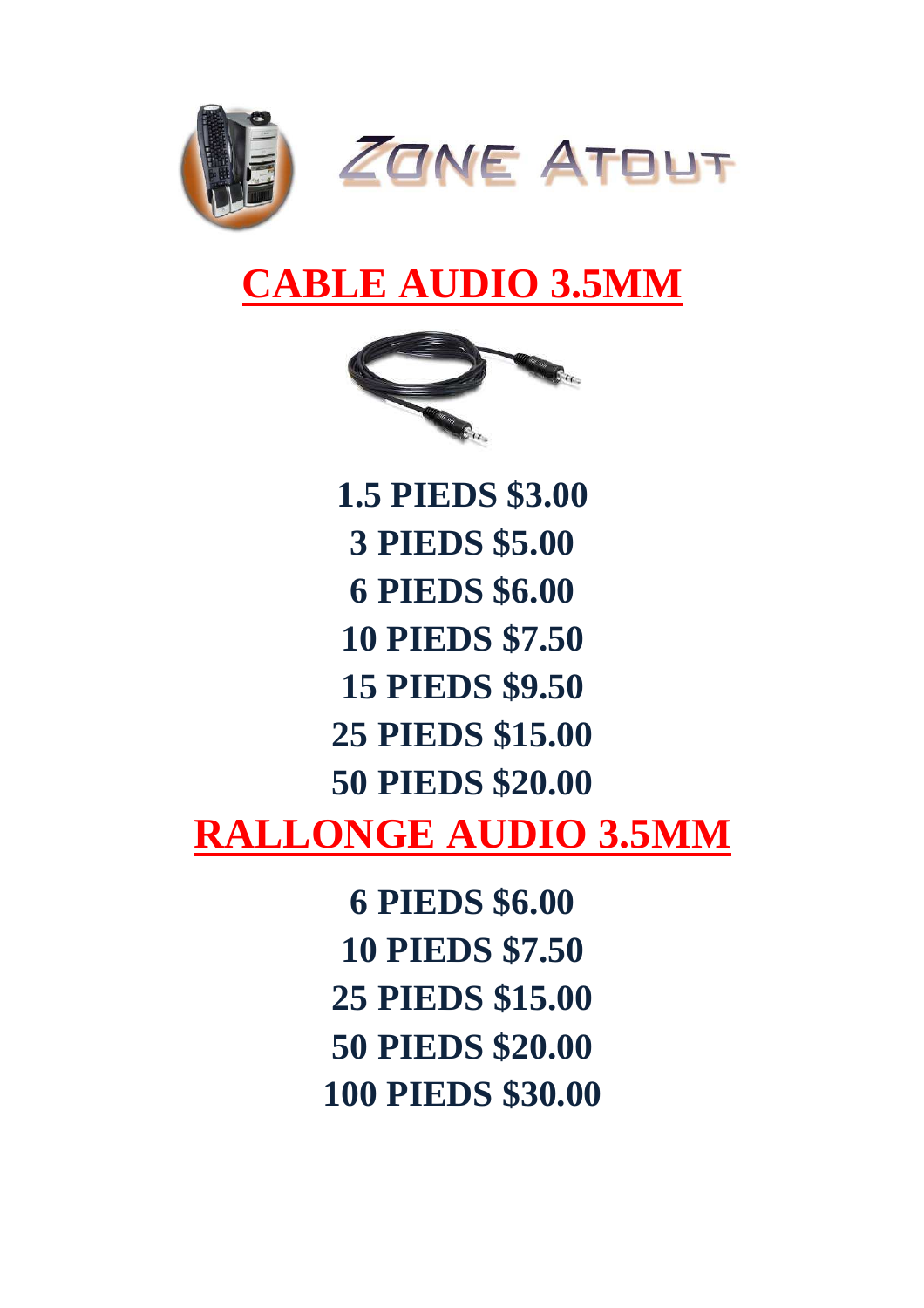#### **CABLE AUDIO 3.5MM/RCA**



#### **6 PIEDS \$6.00**



#### **6 PIEDS \$6.50**



#### **6 POUCES \$5.00**



#### **6 POUCES \$5.00**



**6 POUCES \$5.00**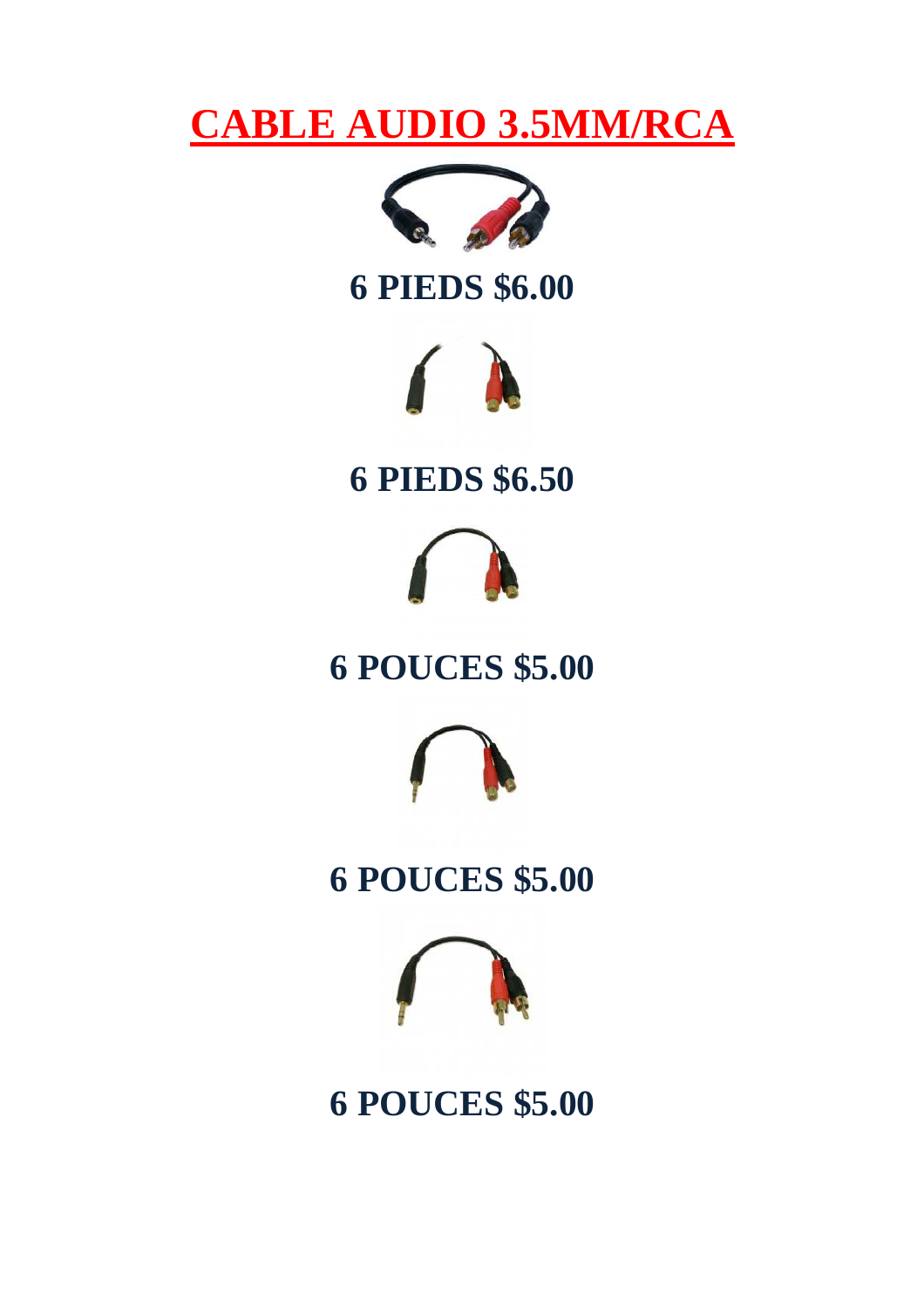

# **CABLE HDMI**



**6 PIEDS \$8.00 10 PIEDS \$12.00 15 PIEDS \$20.00 25 PIEDS \$22.00 50 PIEDS \$45.00 6 PIEDS 4K 60FPS \$20 10 PIEDS 4K 60FPS \$25 15 PIEDS 4K 60FPS \$30 20 PIEDS 4K 60FPS \$35 MICRO HDMI 10 PIEDS VERS HDMI \$20 MINI HDMI 6 PIEDS VERS HDMI \$20 COUPLEUR HDMI \$8.50 ADAPTEUR DVI-HDMI \$8.00**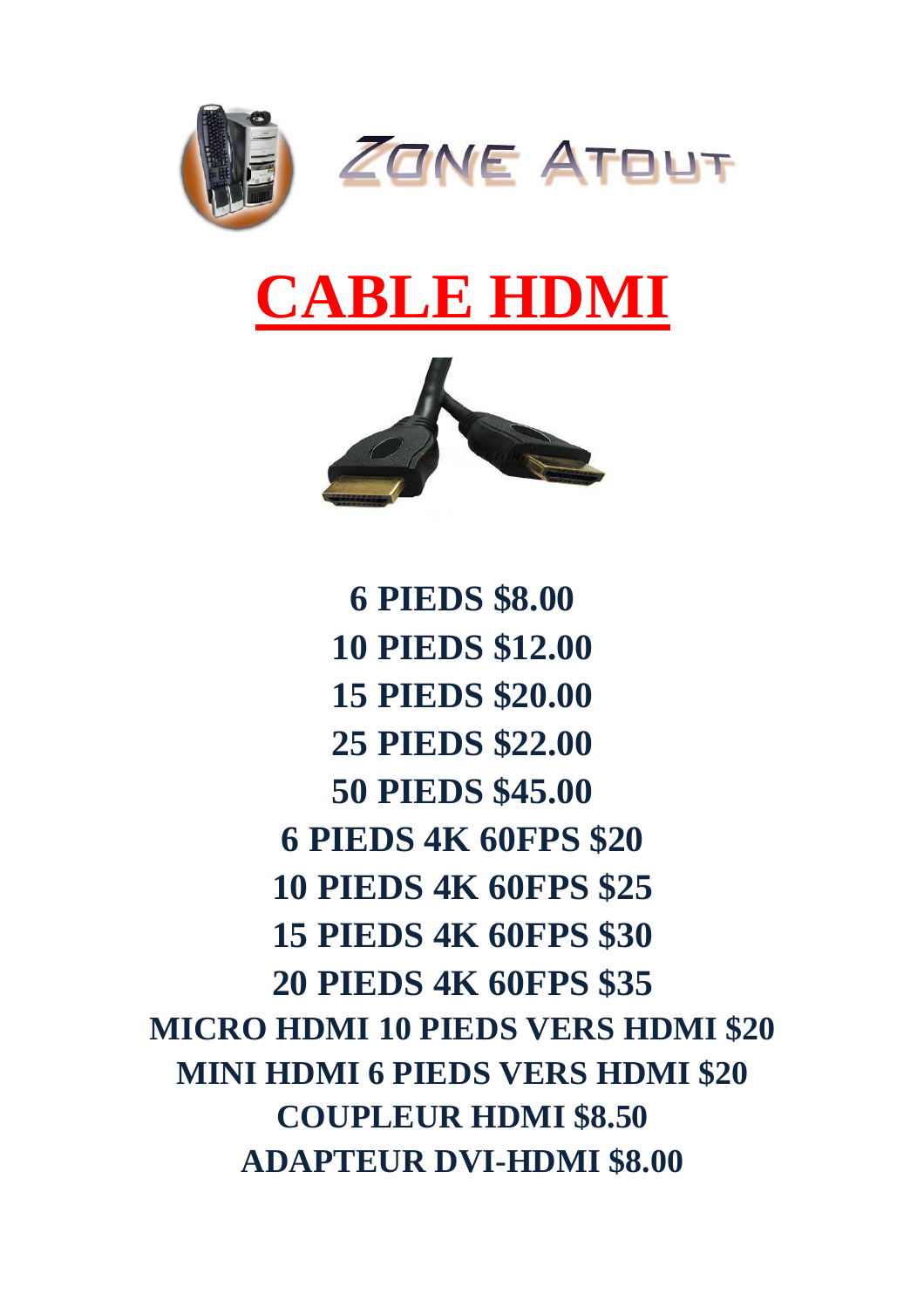



### **CABLE RÉSEAU CAT6**

**CABLE 1.5 PIEDS \$4.00 CABLE 3 PIEDS \$6.00 CABLE 5 PIEDS \$7.00 CABLE 7 PIEDS \$8.00 CABLE 10 PIEDS \$11.00 CABLE 14 PIEDS \$13.00 CABLE 20 PIEDS \$18.00 CABLE 25 PIEDS \$25.00 CABLE 35 PIEDS \$27.00 CABLE 50 PIEDS \$29.00 CABLE 75 PIEDS \$32.00 CABLE 100 PIEDS \$40.00 CABLE 150 PIEDS \$50.00 COUPLEUR CAT5/CAT6 \$6.00 PRIX CABLE RÉSEAU CROISÉ**

> **CABLE 3 PIEDS \$6.00 CABLE 10 PIEDS \$11.00 CABLE 14 PIEDS \$13.00**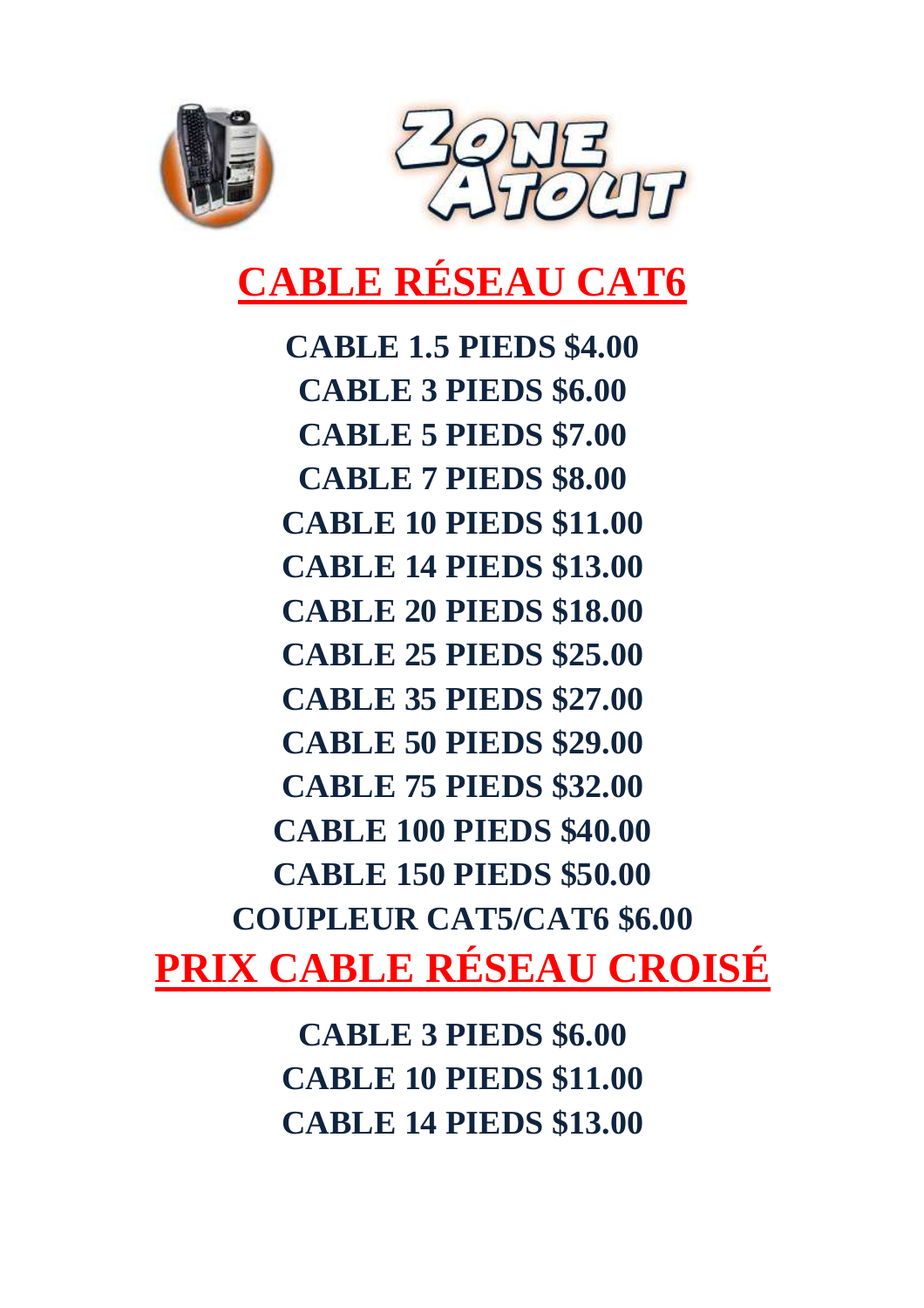

### **MICRO USB 6 PIEDS \$12.00**



## **MICRO USB 6 PIEDS \$8.99 COULEURS VARIÉE (BLUE DIAMOND)**



#### **CABLE USB 6 PIEDS \$18 (IPHONE/IPAD)**



**CERTIFIÉ APPLE**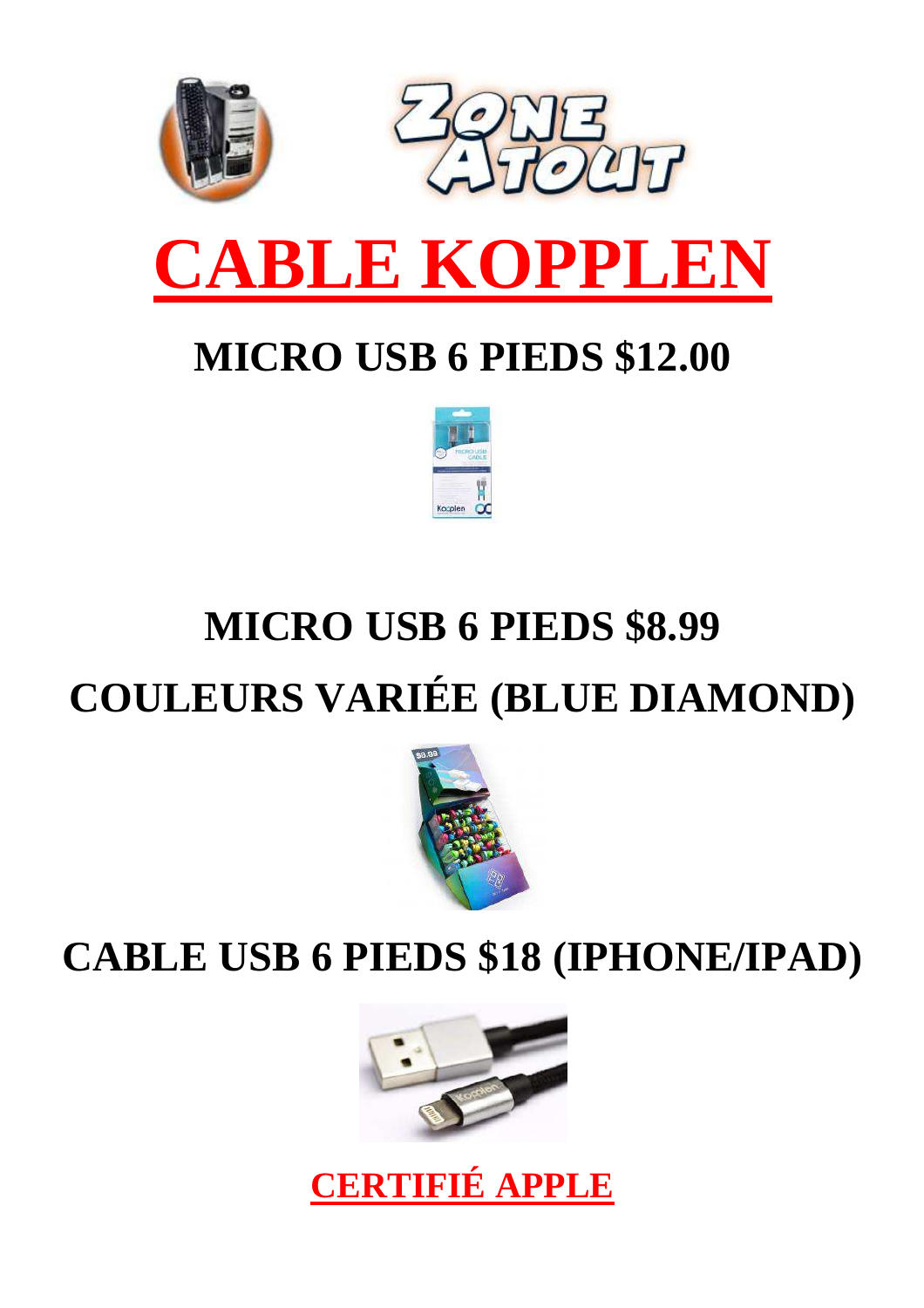



# **CABLE USB**

### **CABLE 6 PIEDS \$8.00**

## **CABLE 10 PIEDS \$10.00**

## **CABLE 15 PIEDS \$12.00**

**CABLE 36 PIEDS (AVEC BOOSTER) \$20.00** 



# **RALLONGE USB**

## **CABLE 3 PIEDS \$5.00 CABLE 6 PIEDS \$8.00 CABLE 10 PIEDS \$10.00 CABLE 15 PIEDS \$12.00 CABLE 16.4 PIEDS AMPLIFIÉ \$25**